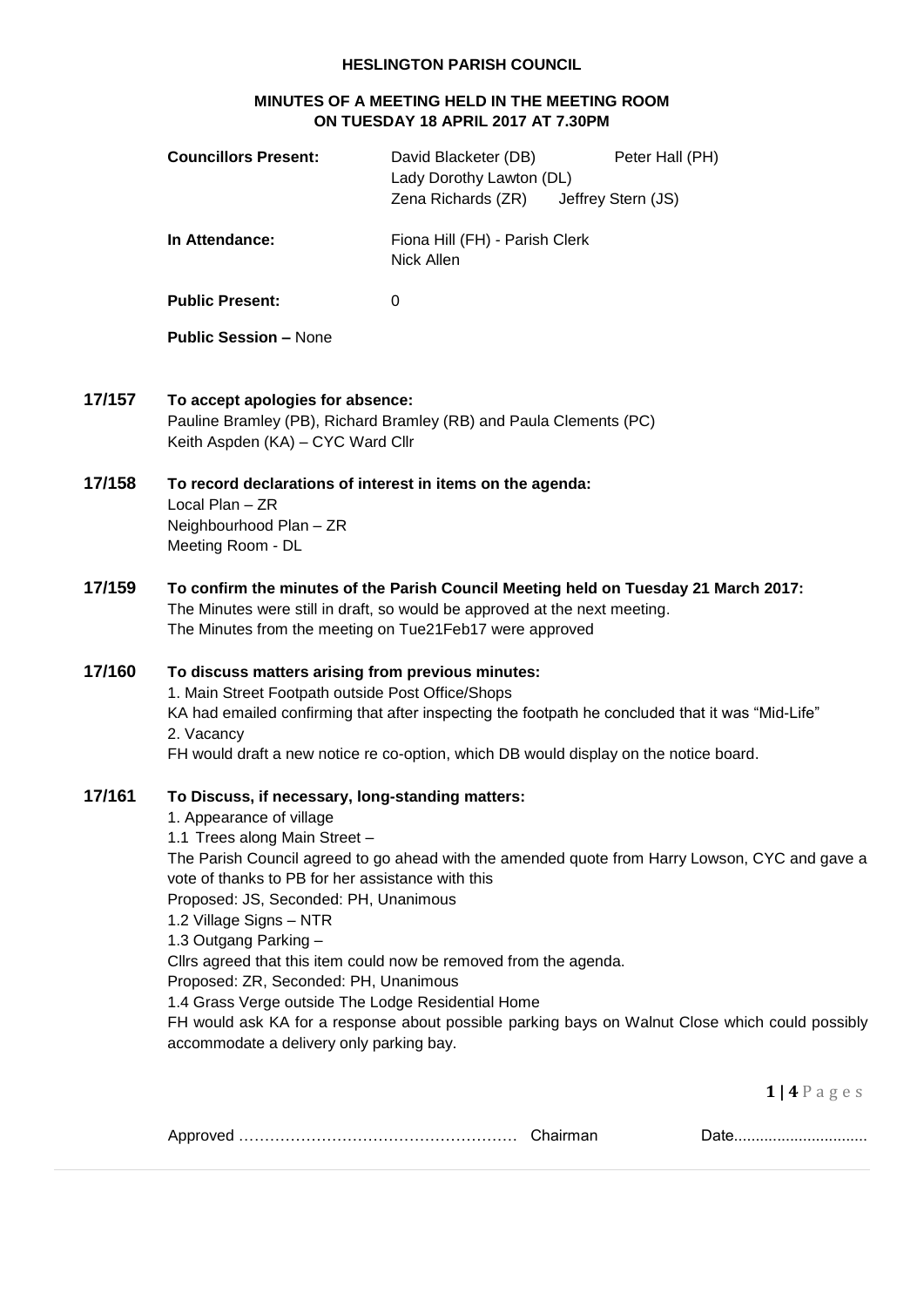1.5 Dog Bin – Low Lane

FH would ask KA if this could be could be moved.

2. Highway Matters

2.1 University Road/Cycle Track – NTR

2.2 Standing water near bus stop near gyratory

FH would ask KA for a response about the blocked drain by the bus stop on Field Lane.

3. City of York Council

3.1 Local Plan – NTR

3.2 Article 4 (2) Direction –

Nick Allen gave an update on progress so far and what the next steps were and it was agreed that he should continue with the next steps. Proposed JS, Seconded PH, Unanimous

3.3 CYC Community Governance Review - NTR

3.4 Rights of Way –

It was understood that KA had delivered the map to PB, but this was to confirmed

4. University of York

4.1 Antisocial Behaviour

Cllrs were keeping a watching brief

5. Neighbourhood Planning

The Parish Council agreed that:

- FH could pay the invoice paying back the unused grant

- DB/BM could apply for £8000.00 from the 2017/2018 Grants

- £350 could be spent on printing/posting the business survey

Proposed: DB, Seconded: PH, Unanimous

The students survey, would be in principle the residents survey, which would be loaded onto Survey Monkey and the software would collate the responses. This would be done in May 2017 Proposed: DB, Seconded: PH, Unanimous

There had been a second meeting with the university and the notes would be circulated around Cllrs. The draft collation/summary of the residents survey would be presented to the Working Group at their meeting on 11May17, then the final version would be presented to the Parish Council.

6. Major Events - Yorkshire Marathon –

Roses Event would take place this weekend

7. Communication-

- Website – NTR

- Newsletter –

DL would speak to the Church about the possibility of including an article in their newsletter

**17/162 To receive any matters raised by members of public:** None

## **17/163 To report and make relevant recommendations on new planning applications:**

Letter A:We support the application Letter B: We have no objections Letter C: We do not object but wish to make comments or seek safeguards as set out overleaf Letter D: We object on the planning grounds set out overleaf None

## **17/164 To report planning decisions by City of York Council:**

None

**2 | 4** P a g e s

|  |  | , |
|--|--|---|
|--|--|---|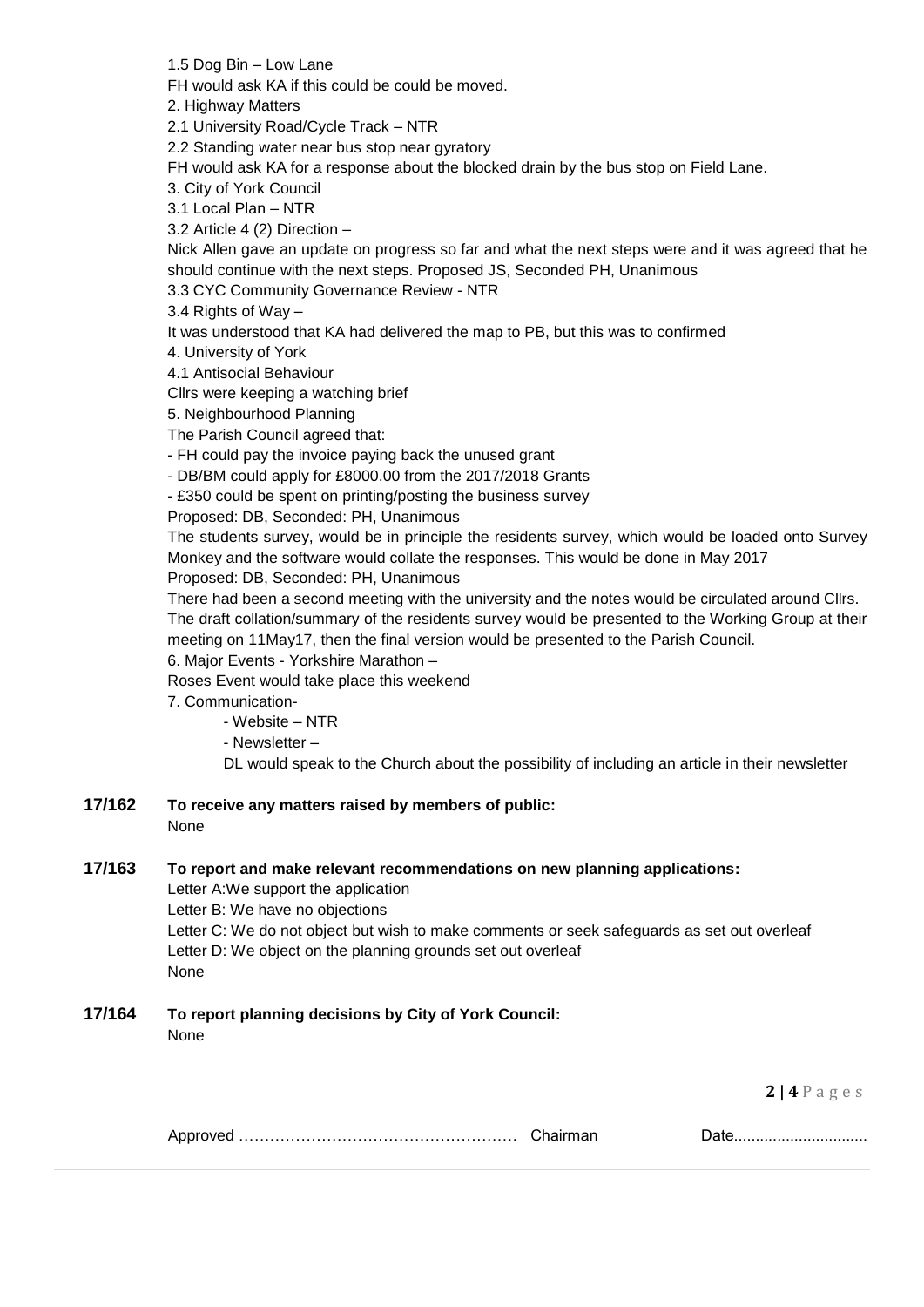#### **17/165 To receive reports from representatives of following outside bodies:**

1. Ward Councillors - NTR

- 2. North Yorkshire Police –
- The new local policeman has the dates of the meetings
- 3. Heslington East Community Forum NTR
- 4. Good Neighbours Forum NTR
- 5. Ouse and Derwent Drainage Board NTR
- 6. Sports Field NTR
- 7. York Environment Forum
- DL reported that the subs (£10.00) were due, so this would be on the next agenda
- 8. Alms Houses NTR
- 9. The Meeting Room

DL reported that the roof and kitchen window works would be done at the end of April 2017 and Nick Allen was Project Manager

9.1 Hearing Loop

DL reported that the Committee did not want to be responsible for maintenance and ongoing costs. PH/DL would act as Project Managers.

10. Fulford & Heslington Ward Team Meeting

| Ward Team Meeting      | 20Apr17 | 4.00-5.30 p.m. Heslington/Fulford |
|------------------------|---------|-----------------------------------|
| Ward Committee Meeting | 26Apr17 | 6.30-8.00 p.m. Heslington Church  |

# **17/166 To receive any new correspondence received by the council:**

None

#### **17/167 To receive matters raised by members:**

- A.C.V.
- FH would obtain an update from CAMRA/CYC
- **Taxis**

FH would obtain an update from KA

#### **17/168 To discuss matters raised by Parish Clerk/Responsible Financial Officer:**

1. Bookkeeping records for year ending 31 Mar 17 to date

The financial report was circulated around Cllrs.

- 2. Internal Control Checks
- These were deferred until the next meeting

3. Matters raised with/by Yorkshire Local Councils Association (YLCA)

FH had circulated emails regarding White Rose Update, Broadband Funding and Precepts. Cllrs noted the content

4. Work Place Pensions

NTR

5. To approve the following invoices for payment

| 5.1 | Parish Clerk | Salary       | £268.35 | 001690 |
|-----|--------------|--------------|---------|--------|
| 5.2 | Lengthsman   | Salary       | £312.00 | 001691 |
| 5.3 | Urban Vision | NP.          | £677.00 | 001692 |
| 5.4 | YLCA         | Subscription | £525.00 | 001693 |

**3 | 4** P a g e s